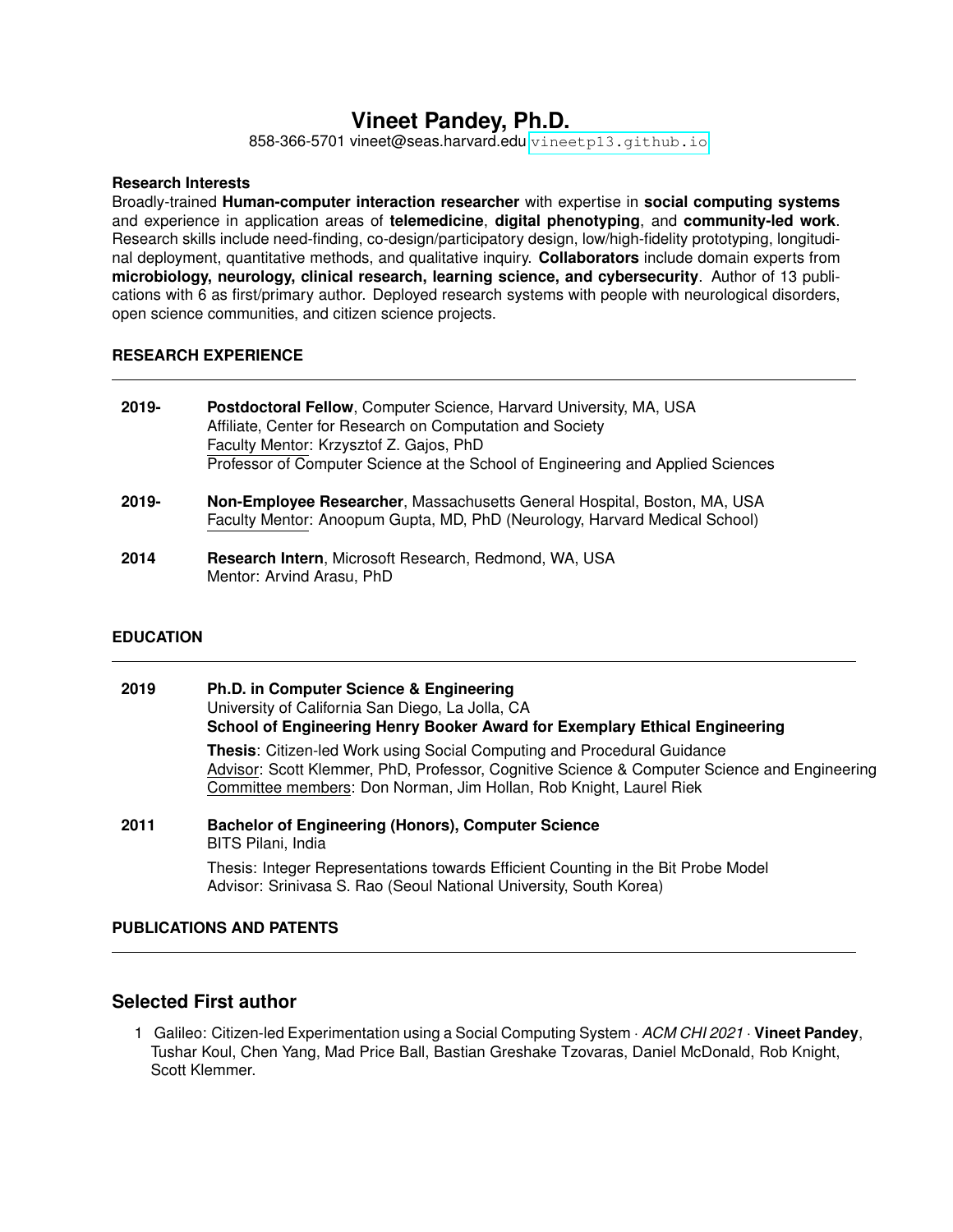- 2 At-home Use of a Computer-based Pointing Task Accurately and Reliably Estimates Motor Impairments · **In Submission** (Postdoctoral research) · **Vineet Pandey**, Nergis C. Khan, Anoopum S Gupta, Krzysztof Z Gajos
- 3 Docent: Transforming Personal Intuitions to Scientific Hypotheses through Content Learning and Process Training · *ACM Learning@Scale 2018* · **Vineet Pandey**, Justine Debelius, Embriette Hyde, Tomasz Kosciolek, Rob Knight, Scott Klemmer

## **Additional Published Research**

- 4 Free-living motor activity monitoring in ataxia-telangiectasia · *2021 The Cerebellum (June, Issue#3)* · Nergis C. Khan, **Vineet Pandey**, Anoopum Gupta, Krzysztof Gajos
- 5 From novices to co-pilots: Fixing the limits on scientific knowledge production by accessing or building expertise · *LIMITS 2020* · **Vineet Pandey**, Anoopum Gupta, Krzysztof Gajos
- 6 American gut: an open platform for citizen science microbiome research · *American Society for Microbiology mSystems 2018* · Daniel Mcdonald, Rob Knight, **American Gut Consortium**
- 7 Gut Instinct: Creating Scientific Theories with Online Learners · *ACM CHI 2017* · **Vineet Pandey**, Amnon Amir, Justine Debelius, Embriette Hyde, Tomasz Kosciolek, Rob Knight, Scott Klemmer
- 8 Framing Feedback: Choosing Review Environment Features that Support High Quality Peer Assessment · *ACM CHI 2016* · Catherine Hicks, **Vineet Pandey**, Ailie Fraser, Scott Klemmer
- 9 An HCI View of Configuration Problems · *arXiv (NOT peer-reviewed)* · Tianyin Xu, **Vineet Pandey**, Scott Klemmer
- 10 Concerto: A High Concurrency Key-Value Store with Integrity · *ACM SIGMOD 2017* · Arvind Arasu, Ken Eguro, Raghav Kaushik, Donald Kossmann, Pingfan Meng, **Vineet Pandey**, Ravi R.
- 11 Integer Representations towards Efficient Counting in the Bit Probe Model · *Journal of Discrete Algorithms 2014, Theory and Applications of Models of Computation 2011* · Gerth S. Brodal, Mark Greve, **Vineet Pandey**, S. Srinivasa Rao.

### **Manuscripts in Preparation**

- a Understanding Clinician Perspectives to Identify Opportunities for Telemedicine Beyond COVID-19 · Hannah Studd, Krzysztof Z. Gajos, Anoopum Gupta, **Vineet Pandey**, Maia Jacobs
- b Constructive Activities for People to Develop Their Creative Scientific Insights · **Vineet Pandey**, Tricia Ngoon, Sam Lau

### **Short Papers (Includes Abstracts, Extended Abstracts, and Workshop papers)**

- 12 At-home use of a computer-based tool for estimating motor impairment severity · *2021 Annual Health Data Science Symposium at Harvard (Smartphones, Wearables, and Health)* · **Vineet Pandey**, Jessey Ouillon, Krzysztof Z. Gajos, Anoopum S. Gupta
- 13 Using Active Digital Phenotyping to Quantify Function and Cognition in Amyotrophic Lateral Sclerosis (ALS) · *33rd International Symposium on ALS/MND* · Zoe Scheier, Alison P. Clark, Mackenzie Keegan, Kelley Erb, Evan Remington, Sheena Chew, Roland Brown, Jessey Ouillon, **Vineet Pandey**, Krzysztof Z. Gajos, Anoopum S. Gupta, Katherine M. Burke, James D. Berry
- 14 Beyond Data Tracking: A Proposal to Design Health Interfaces for Learning and Sharing · **Vineet Pandey** · *2021 ACM IUI Workshop: Healthy Interfaces (HEALTHI)*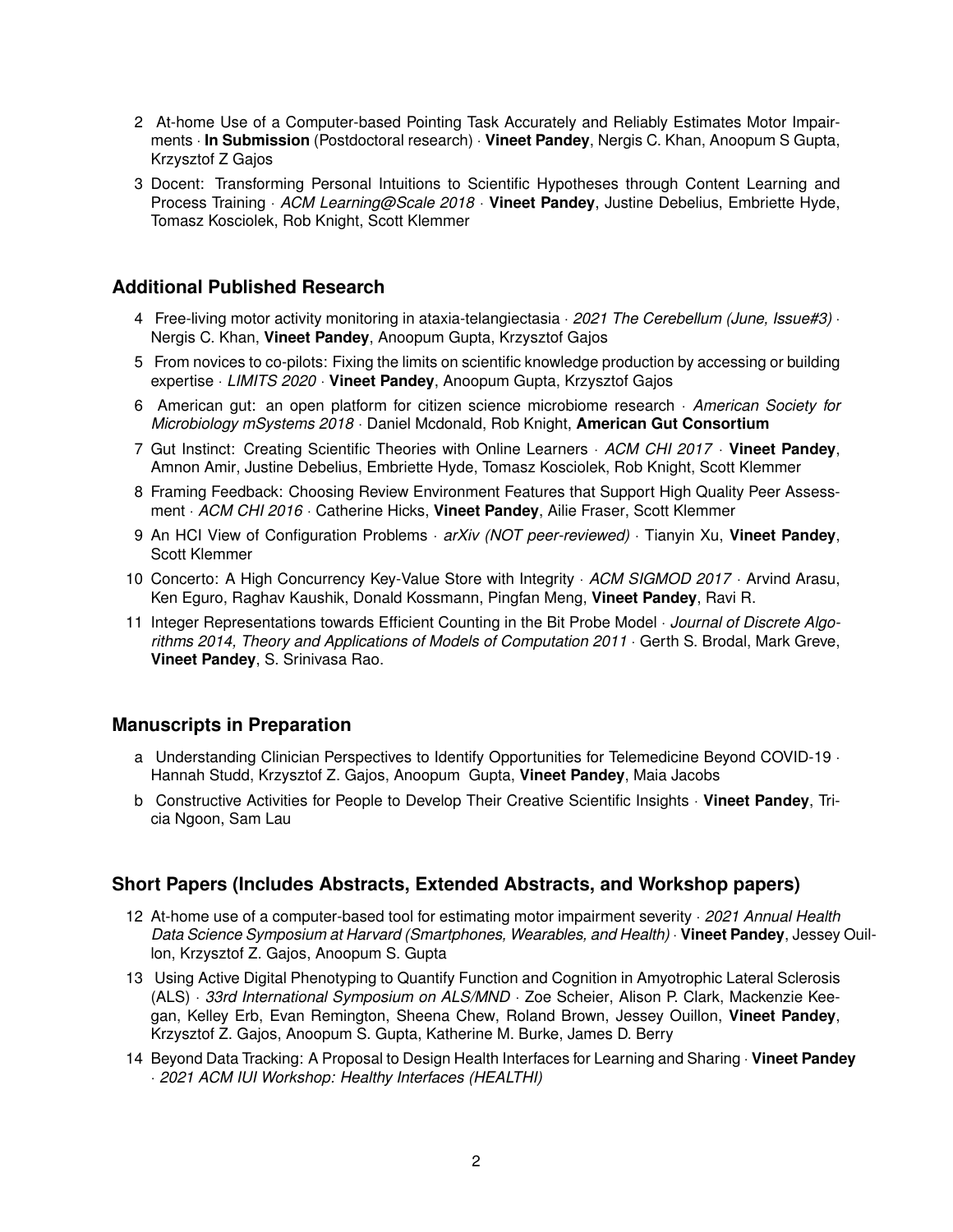- 15 Neurological assessments without clinical supervision for a rare disease · **Vineet Pandey**, Nergis C. Khan, Anoopum S. Gupta, Krzysztof Z. Gajos · *2020 AMIA Workgroup on Interactive Systems in Health (WISH)*
- 16 Improving Health Outcomes by Integrating Personal Knowledge, Community, and Data · **Vineet Pandey** · *2019 ACM CHI Workshop: Body As Starting Point*
- 17 Reconstruction Reduces Fixation on Surface Details of Explanations · Sam Lau, Tricia Ngoon, **Vineet Pandey**, Scott Klemmer · *2019 ACM Creativity and Cognition*
- 18 Gut Instinct: Creating Scientific Theories with Online Communities · **Vineet Pandey** · *2018 CSCW Doctoral Consortium*
- 19 **Transitioning the American Gut Project to the Microsetta Initiative** · Daniel McDonald, Alexander Aksenov, Alexey Melnik, Pieter Dorrestein, Larry Smarr, Rashmi Sinha, **Vineet Pandey**, Scott Klemmer, Rob Knight · *2018 American Society of Microbiology*
- 20 Integrating Citizen Science with Online Learning to Ask Better Questions · **Vineet Pandey**, Scott Klemmer, Amnon Amir, Justine Debelius, Embriette Hyde, Tomasz Kosciolek, Rob Knight · *HCOMP 2016*
- 21 Game-Theoretic Models Identify Useful Principles for Peer Collaboration in Online Learning Platforms · **Vineet Pandey**, Krishnendu Chatterjee · *2016 ACM Conference on Computer-Supported Cooperative Work and Social Computing (CSCW)*
- 22 Education Across Borders: Technology Supported Mentoring and Teambuilding · **Vineet Pandey** · *2016 ACM CHI Workshop: HCI Across Borders*
- 23 Connecting Stories and Pedagogy Increases Participant Engagement in Discussions · **Vineet Pandey**, Yasmine Kotturi, C. Kulkarni, M. Bernstein, S. Klemmer · *2015 ACM Learning@Scale*

### **Patents**

- 1 Controlling Verification of Key-Value Stores. Arvind Arasu, Ken Eguro, Raghav Kaushik, Donald Kossmann, Pingfan Meng, Vineet Pandey, Ravi R. (Microsoft Research). 2018.
- 2 Migrating data from legacy storage systems to object storage systems. Vineet Pandey, Chhavi Sharma, Ranjit Kumar, Kaladhar Voruganti, Parag Deshmukh (NetApp, Inc.). 2014.

#### **PRESENTATIONS**

#### **Invited Talks**

American Society of Microbiology, San Francisco, CA, USA. 2019 Showcase for American Academy of Arts and Sciences. San Diego, CA, USA. 2019 Innovation Lab Workshop. Harvard Business School, MA, USA. 2018

### **Conference and Workshop Talks**

ACM Conference on Human Factors in Computing Systems (CHI). Virtual. 2021 Citizen Science Association, Raleigh, NC, USA. 2019 ACM Learning@Scale, London. 2018 ACM Conference on Human Factors in Computing Systems (CHI), Denver, CO, USA. 2017 ACM Conference On Computer- Supported Cooperative Work And Social Computing (CSCW) Doctoral Consortium, NYC. 2018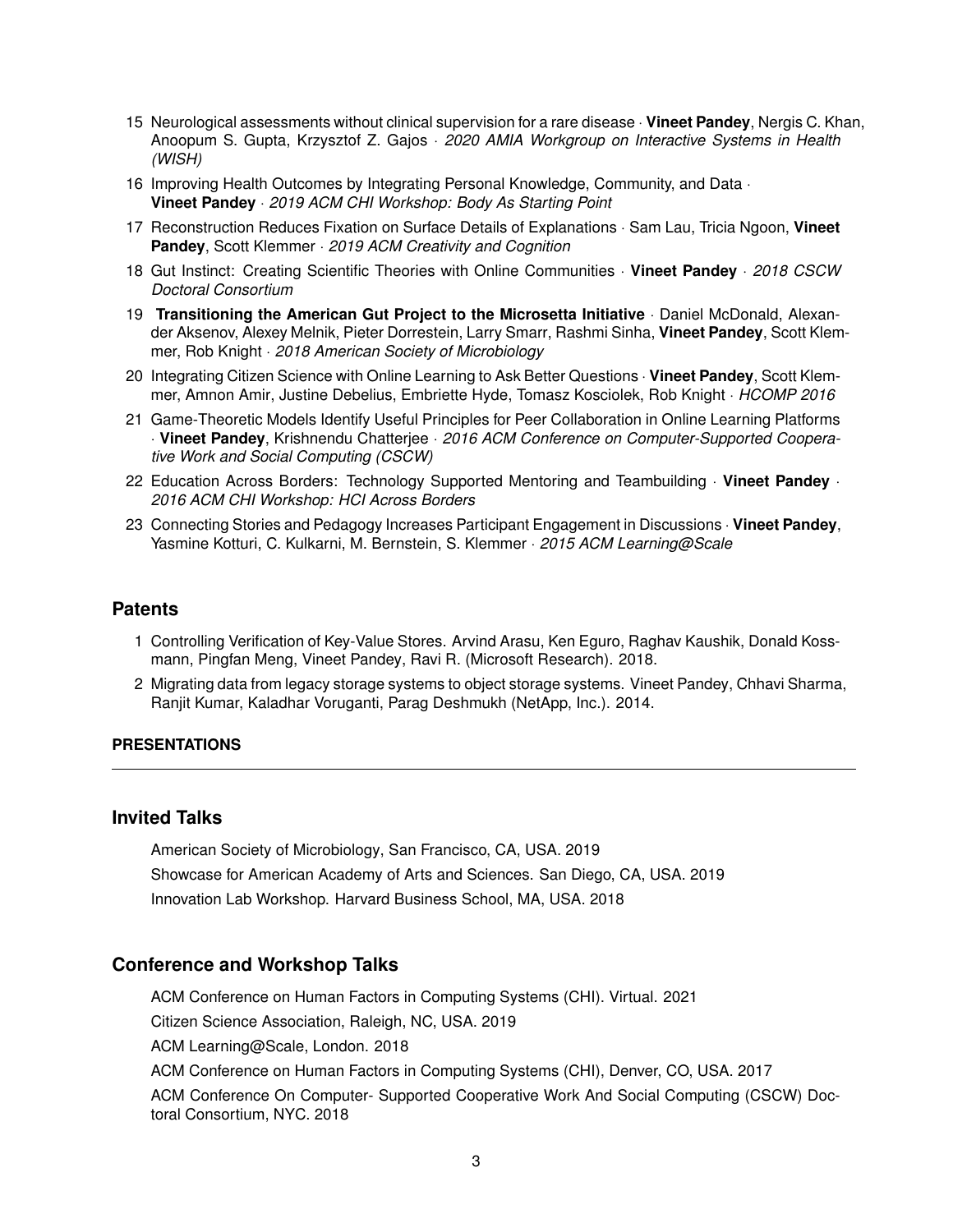ACM Intelligent User Interfaces (IUI) workshop: Healthy Interfaces, Virtual. 2021

#### **Posters**

AMIA Workgroup on Interactive Systems in Health (WISH). Virtual. 2020 ACM Conference On Computer- Supported Cooperative Work And Social Computing . New York City's Hudson River, NJ. 2018 AAAI Conference on Human Computation and Crowdsourcing (HCOMP). Austin, TX. 2016 ACM Conference On Computer- Supported Cooperative Work And Social Computing . San Francisco, CA. 2016. Digestive Disease Week, Chicago, IL. 2017 Health Data Exploration. UC San Diego. 2017. **First Prize in Posters** Research Expo. UC San Diego, CA. 2016, 2017, 2018.

### **Group/Lunch Talks**

Mass General Hospital Ataxia Center Symposium. 2021 Stanford HCI. 2018 University of Chicago. 2018 MIT Teaching Systems Lab. 2018 Precision Medicine Initiative, Scripps Research Translational Institute, La Jolla, CA, USA. 2018.

South Asia Initiative, UC San Diego. 2018

### **Research Outreach**

San Diego Fermentation Festival, San Diego, CA. 2019 Citizen Science Expo, San Diego, CA. 2019 Queso Diego, Fermenter's Club (Beer and cheese communities). 2018 MyLymeData, San Ramone, CA. 2018 Nerd Nite, San Diego, CA. 2018 Maker Faire, San Diego, CA. 2017

#### **TEACHING & ADVISING EXPERIENCE**

#### **Teaching Assistant**

Responsibilities included running sections; creating problem sets; curating course reading lists; mentoring students projects; delivering guest lectures; need finding; running user studies; building apps; running experiments.

- · Research in Human-Computer Interaction Design. Graduate. 31 students
- · Human-Computer Interaction Design. Undergraduate. 30 students
- · Introduction to Design. Undergraduate. 42 students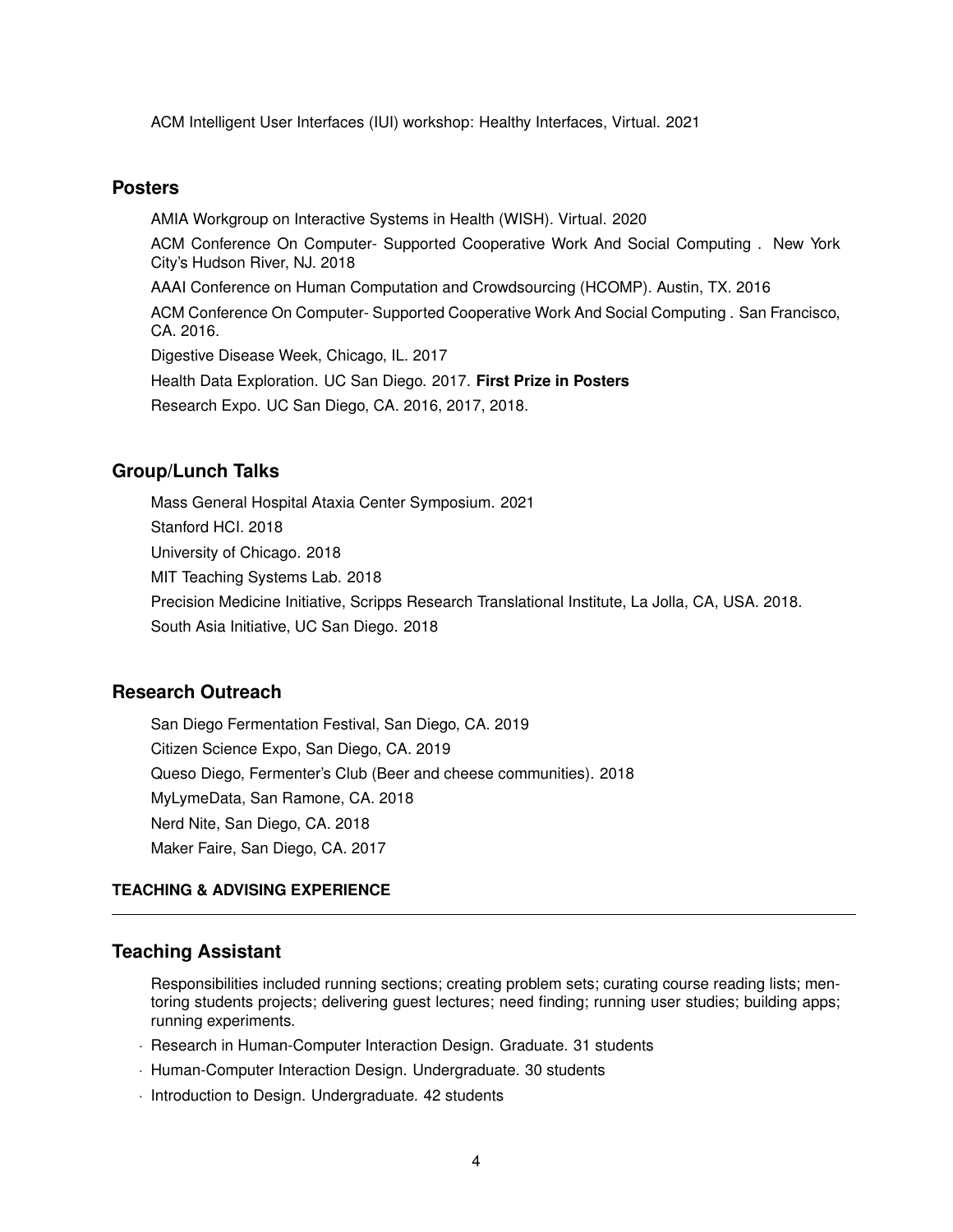· Undergraduate Machine Learning. Undergraduate. 70 students.

### **Professional Assistant (Undergraduate)**

Assisted faculty in class hour teaching; cleared course concepts to students, conducted quizzes

· Digital Electronics and Computer Organisation course at BITS Pilani

### **Advisor**

Thesis Advisor Committee member for Ph.D. student Center for Research and Interdisciplinarity, Université de Paris (UdP)

Auxiliary Supervisor for Undergraduate Thesis, Lodz University of Technology, Poland and Visting Student at Harvard University

Ph.D. mentor for one student, UCSD Cogntive Science

M.S.Mentor for one student, UCSD Computer Science

### **Mentor**

9 undergraduate students

Early Research Scholars Program. UC San Diego. 2018.

Dream Fellowship Program through Undocumented Student Services at UC San Diego. 2018.

STARS (Summer Training Academy for Research Success) program. UC San Diego. 2018 Alumni Research Talks. BITS Pilani. 2014-now

### **AWARDS**

### **Selected Recognition**

School of Engineering Exemplary Ethical Engineering. UC San Diego. 2019. First Prize in Posters at Personal Health Data workshop. San Diego. 2018. Honorable Mention in Innovation and Teamwork. NetApp CTO Awards. 2012. Admission offered (one of 30 nationwide). Indian Statistical Institute. Kolkata. 2006. National Talent Search Scholar. 2004.

#### **PROFESSIONAL SERVICE**